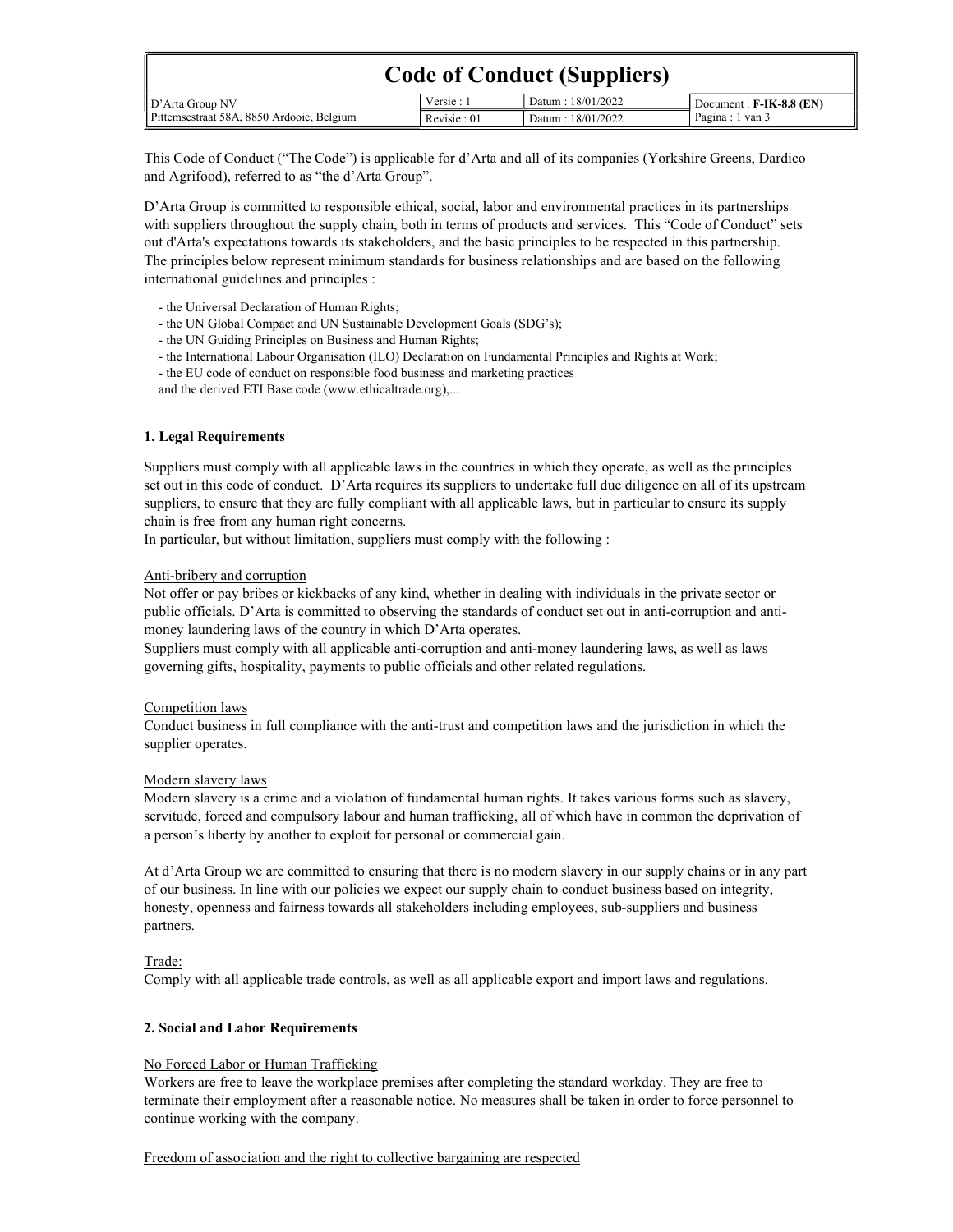| <b>Code of Conduct (Suppliers)</b>        |             |                   |                                    |  |  |
|-------------------------------------------|-------------|-------------------|------------------------------------|--|--|
| $\parallel$ D'Arta Group NV               | Versie : 1  | Datum: 18/01/2022 | $\sqrt{}$ Document : F-IK-8.8 (EN) |  |  |
| Pittemsestraat 58A, 8850 Ardooie, Belgium | Revisie: 01 | Datum: 18/01/2022 | Pagina : 2 van 3                   |  |  |

d'Arta accepts the right of workers to organize or join trade unions (or parallel means for free association) and adopts an open attitude towards their activities without any discrimination against union representatives or workers engaged in these organizations.

# Human rights

d'Arta will only initiate and renew contractual relationships with suppliers that do not violate basis human rights, as defined in the United Nation Declaration of Human Rights ("UNDHR"), the Core Conventions of the International Labor Organisation ("ILO"), and the ILO Declaration on Fundamental Principles and Rights at Work.

## No harsh or inhumane treatment is allowed

All personnel must be treated with dignity and respect. Physical, sexual or verbal abuse , the threat thereof or any other forms of intimidation shall be prohibited.

## No child labour shall be used

We do not tolerate the use of underage labor and will not knowingly work with suppliers that utilize underage workers. We define underage worker as any individual younger than the local minimum working age or the age of 15, whichever older, and/or those not abiding by the international standards as defined by the International Labor Organization (ILO) regarding age appropriate work governing family farming. Suppliers must comply with all age-related working restrictions as set by local law and adhere to international standards as defined by the International Labor Organization (ILO) regarding age-appropriate work.

### Workers shall not be exposed to any hazardous, unsafe, unhealthy or unhygienic situations

Systems to detect, avoid or respond to potential threats to health and safety of all personnel shall be established. Adequate steps are taken to prevent injuries or accidents by minimizing, as far as reasonably practicable, the causes of hazards inherent to the workplace environment. This includes first aid assistance, the providing of protective equipment, regular safety trainings which shall be repeated for new and reassigned personnel, a machinery maintenance schedule, safe storage and use of chemicals, development of emergency and safety procedures, … All personnel shall have the right to remove themselves from imminent serious danger without having to seek company permission.

# Regular employment is provided

Work must be performed on the basis of a recognised employment relationship established through national law and practice. This shall not be avoided by the excessive use of other forms of employment such as labour-only contracting agreements, consecutive short-term contracts or false apprenticeship schemes.

### Working Hours and Overtime

Suppliers must not allow working hours that exceed the applicable legal limit, or 60 hours per week, whichever is less. Regularly paid hours must not exceed 48 per week and overtime hours must not exceed 12 hours per week or the amount specified by local law, whichever is less. Only in exceptional cases, may working hours exceed 60 per week. Overtime work must always be voluntary and paid at a premium rate. Workers must have at least 1 full non-working day in every 7-day period

### No Discrimination

In accordance with the ILO Core Conventions, suppliers to d'Arta must not discriminate on the basis of race, gender, religion, ethnicity, nationality, age, disability, gender, marital status, sexual orientation, union membership or political beliefs, or on any other basis prohibited by the applicable Law.

### Wages and Benefits

Suppliers must provide wages and benefits that meet or exceed local law requirements and are paid/provided in a timely manner. We encourage suppliers to commit to the betterment of wages and benefits to improve the lives of workers and their families in the communities where they live.

### 3. Confidentiality

Suppliers must keep all supply agreements and arrangements with d'Arta and d'Arta's customer information confidential, including pricing, terms and marketing allowances and all d'Arta brand product specifications. Such information will not be released to third parties without the prior written consent of d'Arta, unless